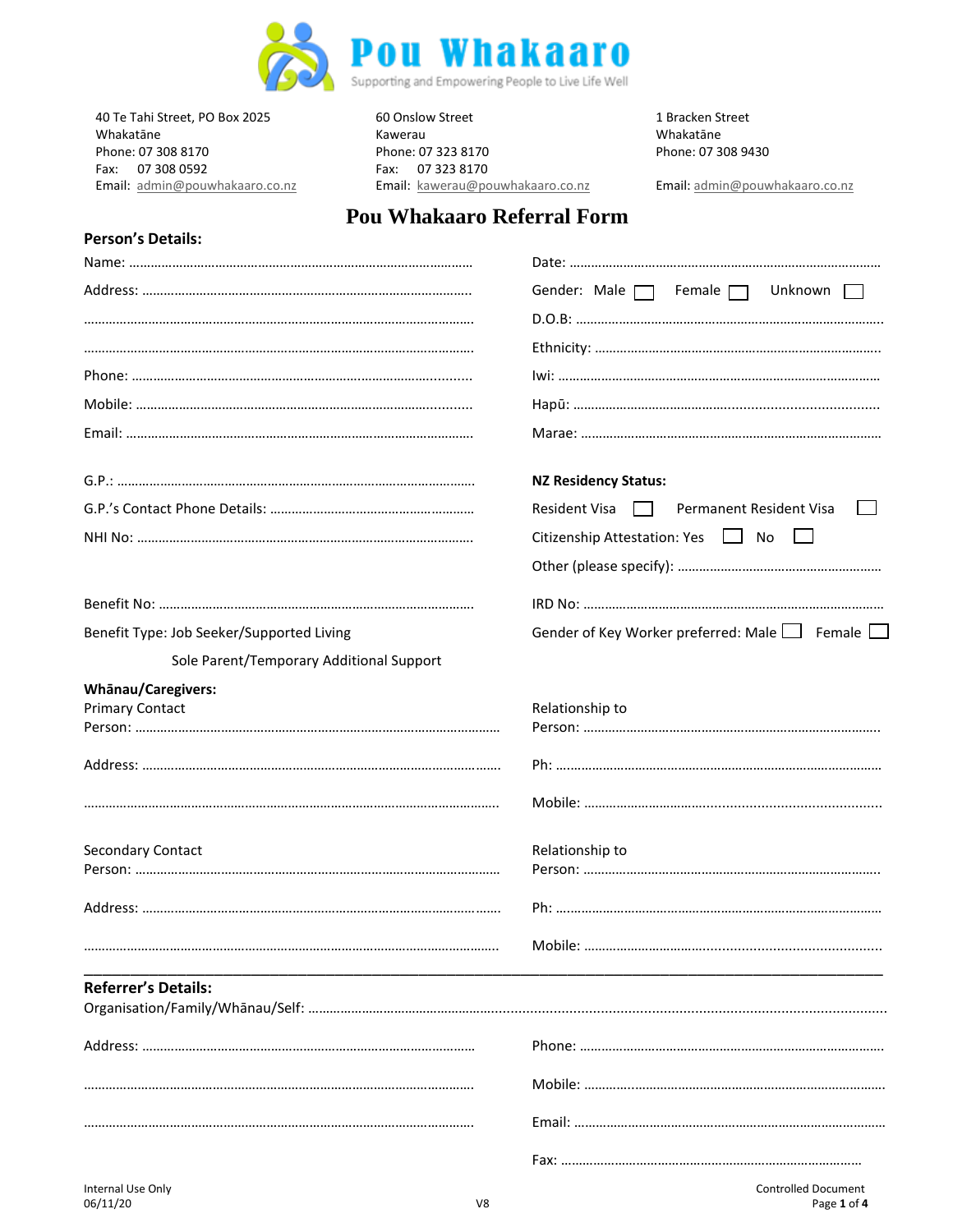## **Reason for Referral** (please provide brief details) Primary:………………………………………………………………………………………………………………………………………………………………………………………… …………………………………………………………………………………………………………………………………………………………………………………………………….. Secondary:…………………………………………………………………………………………………………………………………………………………………………………… ……………………………………………………………………………………………………………………………………………………………………………………………………… **Which Service(s) Do You OR Your Whānau Require?** Family Support  $\Box$  Peer Support  $\Box$  Children (SPHC)  $\Box$  Navigation  $\Box$  Employment Support  $\Box$ **Other Agencies Involved** (current and past): ………………………………………………………….…………………………………………………………………………………………………………………………………………. ……………………………………………………………………………………………………………………………………………………………………………………………………… **Do You Have a "My Plan?"** Yes  $\Box$  No  $\Box$ Are Parents/Caregivers Informed of Your Referral to Pou Whakaaro? Yes No I (if no, please get consent from your parents/ Not applicable  $\Box$  caregiver by way of filling in the consent form) **Any Health Issues, Mental Health History or Disabilities** (please provide brief details and include the services you have used): ……………………………………………………………………………………………………………………………………………………………………………………………………… ………………………………………………………………………………………………………………………………………………….…………………………………………………. …………………………………………………………………………………………………………………………………………………………………………………………………..... **Driver's License:** Learners **Restricted Full License II** No License  $\Box$ **Medication:** Yes No **Self-Administered:** Yes No No **When:** am **No Post Description of Medication:** …………………………………………………………………………………………………………………………………………………………………………...……………………… ………………………………………………………………………………………………………………………………………………………….………………………………………… **Allergies:** ……………………………………………………………………………………………………………………………………………………………………………………. …………………………………………………………………………………………………………………………………………………………………………………………………….. **Alcohol and/or Drug Use** (amounts; frequency; methods of administration, e.g.: IV): *If interviewing a child, consider the child's caregivers/families use.* **Tools used and outcome:**  ……………………………………………………………………………………………………………………………………………………………………………………………………… ……………………………………………………………………………………………………………………………………………………………………………………………………… **Self-Harm/Harm to Others?** (current and previous): **Risk Level:** Low  $\Box$  Medium  $\Box$  High  $\Box$ …………………………………………………………………………………………………………………………………………………………………………………..………………… ……………………………………………………………………………………………………………………………………………………………..………………………………………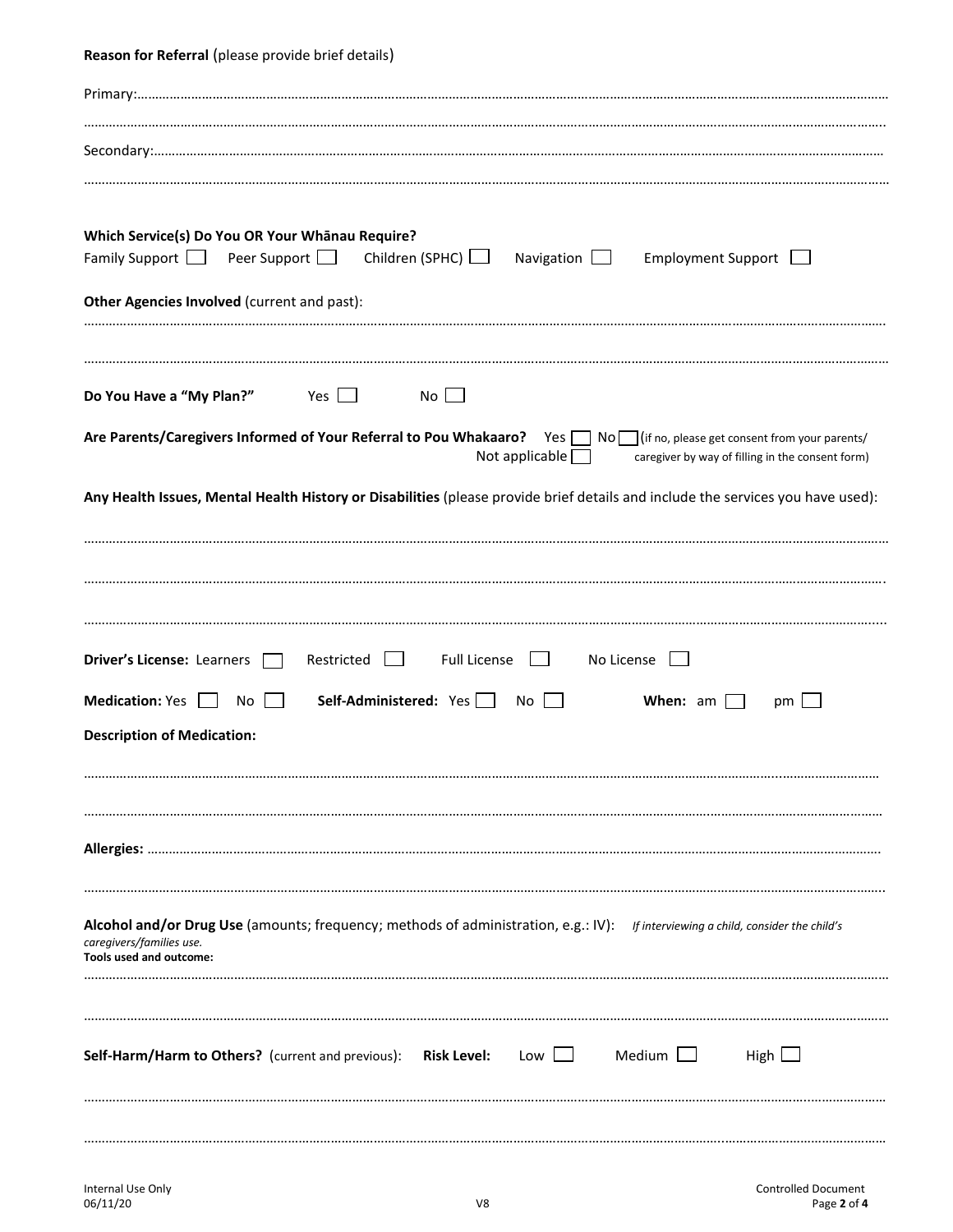| <b>What Areas of Support Do You Require?</b>                                                                            |
|-------------------------------------------------------------------------------------------------------------------------|
|                                                                                                                         |
|                                                                                                                         |
|                                                                                                                         |
|                                                                                                                         |
| What Activities or Groups Are You Involved in the Community (e.g. sports, church, clubs, marae)?                        |
|                                                                                                                         |
|                                                                                                                         |
|                                                                                                                         |
|                                                                                                                         |
|                                                                                                                         |
| <b>Interview Check List:</b>                                                                                            |
|                                                                                                                         |
| Confidentiality issues discussed<br>Pou Whakaaro orientation booklet is given                                           |
| Authorisation to exchange/release/receive health information<br>Health and Disability brochure discussed and offered    |
| <b>Privacy Act:</b>                                                                                                     |
| application and placement at Pou Whakaaro to be released to Pou Whakaaro and I understand that I will be notified and   |
| given the opportunity to give permission if other agencies request information about me before Pou Whakaaro release it. |
|                                                                                                                         |
| <b>Office Use - Allocation at Case Management:</b>                                                                      |
| <b>Person Completing Referral:</b>                                                                                      |
|                                                                                                                         |
|                                                                                                                         |
|                                                                                                                         |
| My Plan copy received:<br><b>Y</b> / N                                                                                  |
|                                                                                                                         |
|                                                                                                                         |